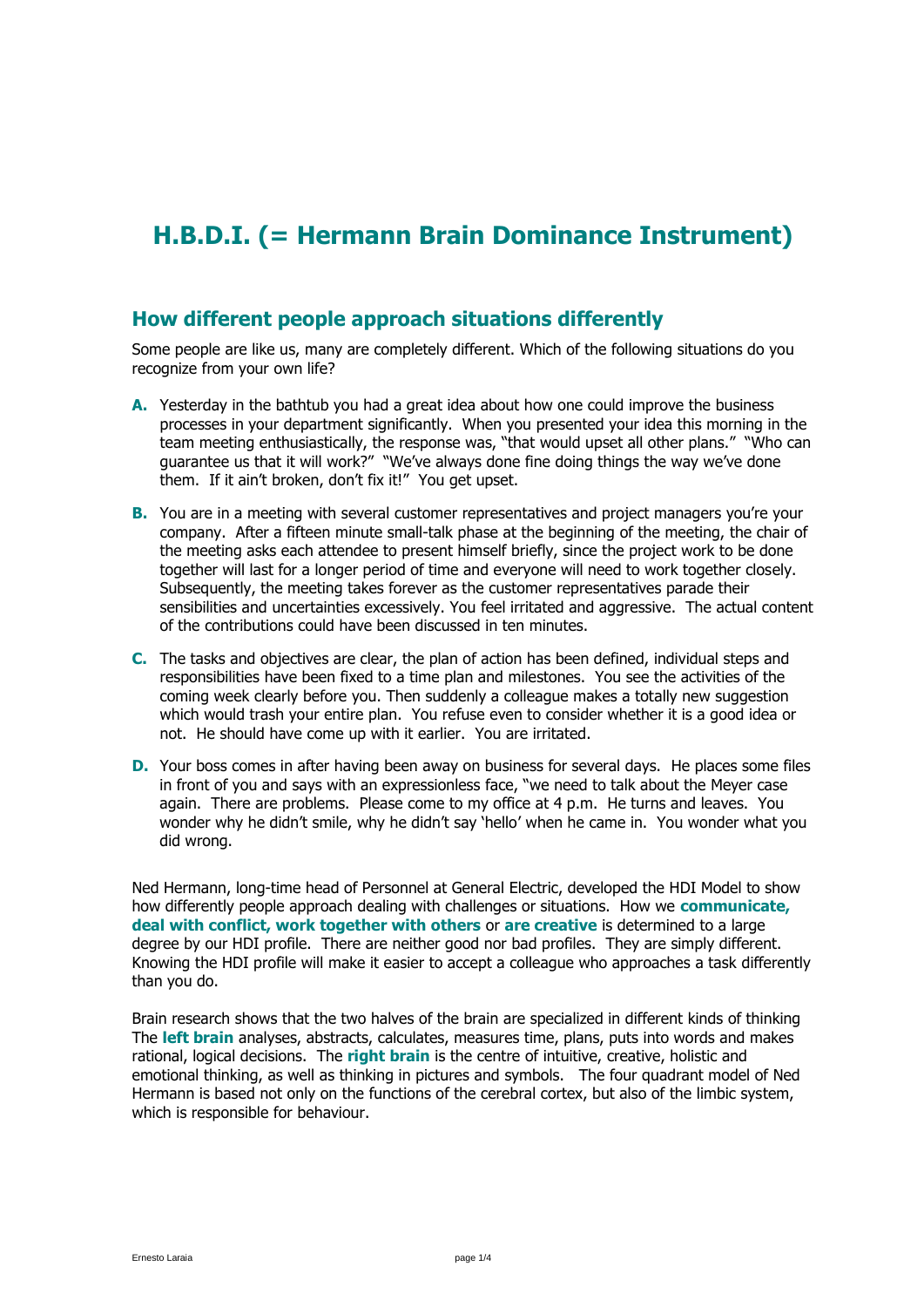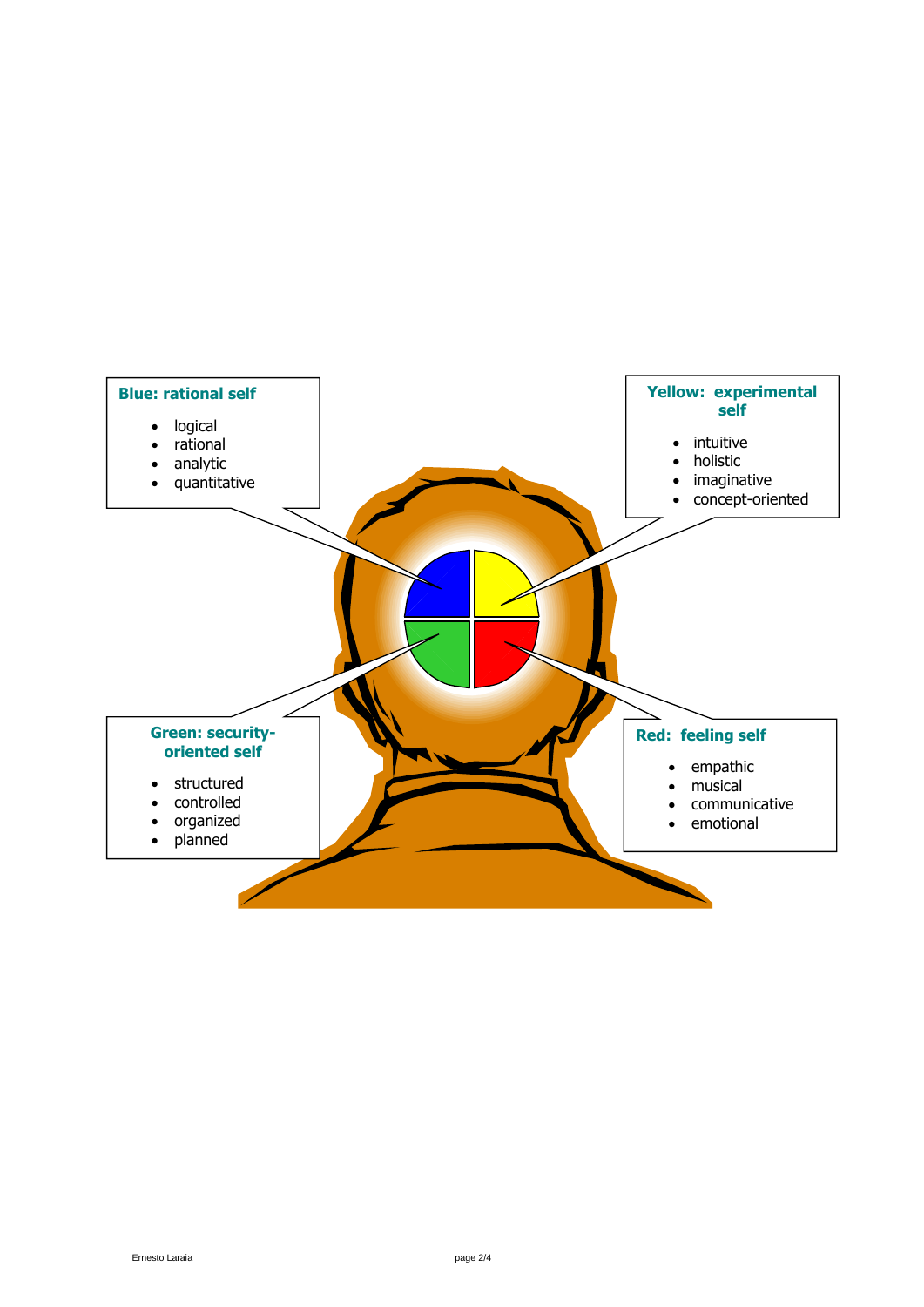## **Being blue-dominant means,**

| You find it ease to:                                                                                                                                                                                                                                                        | You do not find it so easy to:                                                                                                                                                                   |
|-----------------------------------------------------------------------------------------------------------------------------------------------------------------------------------------------------------------------------------------------------------------------------|--------------------------------------------------------------------------------------------------------------------------------------------------------------------------------------------------|
| <b>Gather facts</b><br>$\bullet$ Analyse conflicting positions<br><b>Solve problems logically</b><br><b>Discuss rationally</b><br>$\bullet$<br>$\bullet$ Consider the financial aspects of a situation<br>Make exact calculations<br>$\bullet$ Understand technical details | Grasp the emotional and social aspects of a<br>situation<br>Warm-ups, small-Talk, experiencing small-<br>talk as a waste of time<br>When people don't deal with problems<br>quickly or logically |

## **Being green-dominant means,**

| You find it easy to:                                                                                                                                                                                                                            | You do not find it so easy to:                                                                                                                                                                                                   |
|-------------------------------------------------------------------------------------------------------------------------------------------------------------------------------------------------------------------------------------------------|----------------------------------------------------------------------------------------------------------------------------------------------------------------------------------------------------------------------------------|
| • Plan and organizing tasks<br>Deal with problems practically<br>• Take a strong position<br>Organize and keeping appointments<br>Lead and controlling securely<br>Read the fine print in documents and<br>contracts<br>Keep the books properly | See the "big picture"<br>Understand something "out of the blue"<br>Accept new and innovative ideas<br>When people are chaotic, do not work step-<br>by-step or according to rules, fail to respect<br>organizational hierarchies |

#### **Being red-dominant means,**

| You find it easy to:                                                                                                                                                                        | You do not find it so easy to:                                                                                                                                  |
|---------------------------------------------------------------------------------------------------------------------------------------------------------------------------------------------|-----------------------------------------------------------------------------------------------------------------------------------------------------------------|
| Recognize problems in relationships<br>Take the feelings of others into account<br>Understand how others feel intuitively<br>Motivate people<br>Be convincing<br>Teach<br>Mediate conflicts | When people ignore the human aspect of<br>problems and put logic ahead of feelings<br>Solve problems logically and analytically<br>Understand technical details |